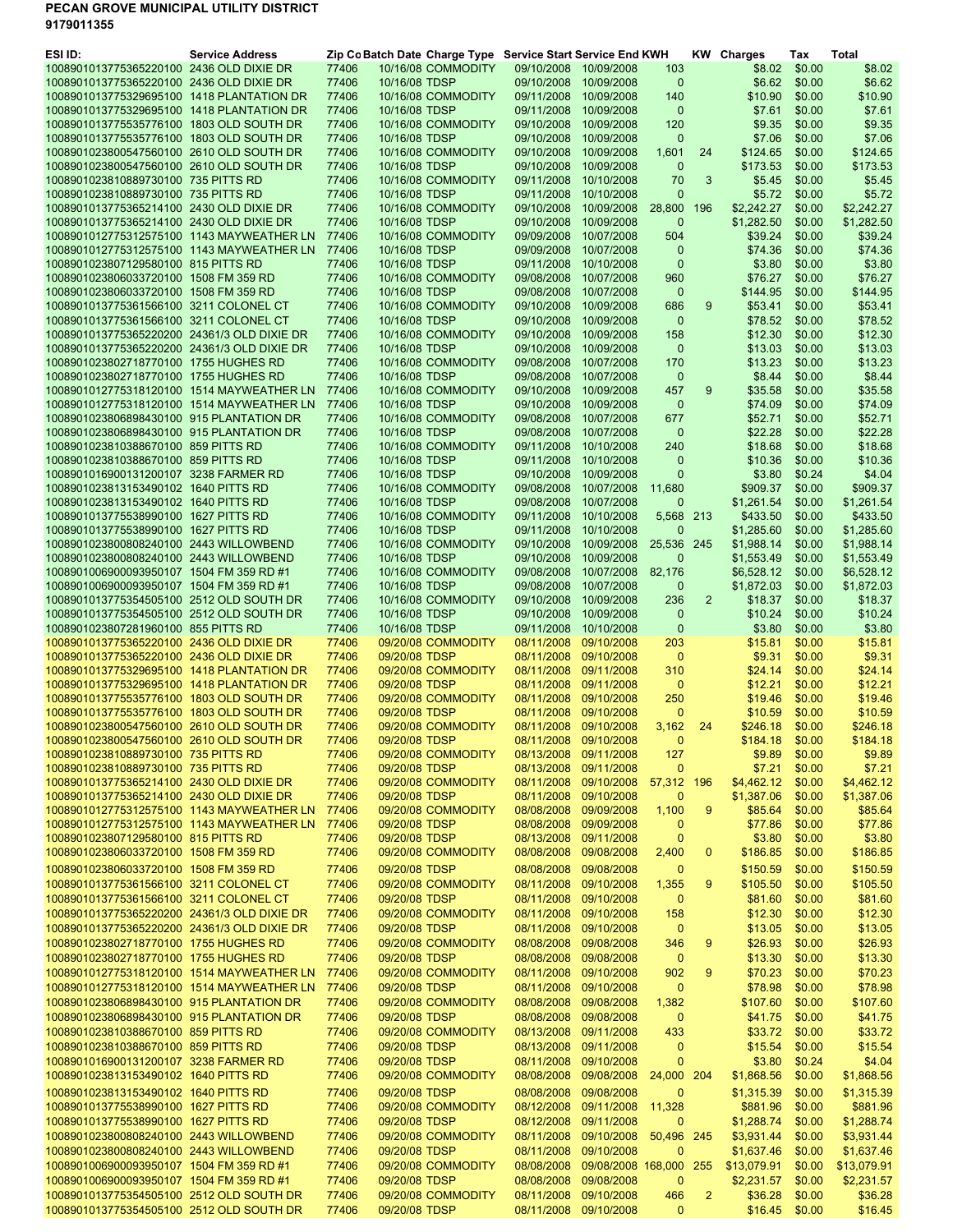| 1008901023807281960100 855 PITTS RD<br>1008901013775365220100 2436 OLD DIXIE DR       | 77406          | 09/20/08 TDSP                       |                       | 08/13/2008 09/11/2008                          | $\mathbf{0}$        |                | \$3.80            | \$0.00           | \$3.80            |
|---------------------------------------------------------------------------------------|----------------|-------------------------------------|-----------------------|------------------------------------------------|---------------------|----------------|-------------------|------------------|-------------------|
|                                                                                       | 77406          | 08/25/08 COMMODITY                  |                       | 07/11/2008 08/11/2008                          | 209                 |                | \$16.27           | \$0.00           | \$16.27           |
| 1008901013775365220100 2436 OLD DIXIE DR                                              | 77406          | 08/25/08 TDSP                       |                       | 07/11/2008 08/11/2008                          | $\mathbf{0}$        |                | \$9.46            | \$0.00           | \$9.46            |
|                                                                                       |                |                                     |                       |                                                |                     |                |                   |                  |                   |
| 1008901013775329695100 1418 PLANTATION DR                                             | 77406          | 08/25/08 COMMODITY                  |                       | 07/14/2008 08/11/2008                          | 250                 |                | \$19.46           | \$0.00           | \$19.46           |
| 1008901013775329695100 1418 PLANTATION DR                                             | 77406          | 08/25/08 TDSP                       |                       | 07/14/2008 08/11/2008                          | $\mathbf 0$         |                | \$10.59           | \$0.00           | \$10.59           |
| 1008901013775535776100 1803 OLD SOUTH DR                                              | 77406          | 08/25/08 COMMODITY                  |                       | 07/14/2008 08/11/2008                          | 210                 |                | \$16.35           | \$0.00           | \$16.35           |
| 1008901013775535776100 1803 OLD SOUTH DR                                              | 77406          | 08/25/08 TDSP                       |                       | 07/14/2008 08/11/2008                          | $\mathbf{0}$        |                | \$9.50            | \$0.00           | \$9.50            |
|                                                                                       |                |                                     |                       |                                                |                     |                |                   |                  |                   |
| 1008901023800547560100 2610 OLD SOUTH DR                                              | 77406          | 08/25/08 COMMODITY                  |                       | 07/11/2008 08/11/2008                          | 3,146               | 9              | \$244.94          | \$0.00           | \$244.94          |
| 1008901023800547560100 2610 OLD SOUTH DR                                              | 77406          | 08/25/08 TDSP                       |                       | 07/11/2008 08/11/2008                          | $\mathbf 0$         |                | \$154.89          | \$0.00           | \$154.89          |
| 1008901023810889730100 735 PITTS RD                                                   | 77406          | 08/25/08 COMMODITY                  |                       | 07/15/2008 08/13/2008                          | 128                 | 3              | \$9.97            | \$0.00           | \$9.97            |
|                                                                                       |                |                                     |                       |                                                |                     |                |                   |                  |                   |
| 1008901023810889730100 735 PITTS RD                                                   | 77406          | 08/25/08 TDSP                       |                       | 07/15/2008 08/13/2008                          | $\mathbf{0}$        |                | \$7.25            | \$0.00           | \$7.25            |
| 1008901013775365214100 2430 OLD DIXIE DR                                              | 77406          | 08/25/08 COMMODITY                  |                       | 07/11/2008 08/11/2008                          | 61,344              | 208            | \$4,776.03        | \$0.00           | \$4,776.03        |
| 1008901013775365214100 2430 OLD DIXIE DR                                              | 77406          | 08/25/08 TDSP                       |                       | 07/11/2008 08/11/2008                          | $\mathbf 0$         |                | \$1,476.35        | \$0.00           | \$1,476.35        |
| 1008901012775312575100 1143 MAYWEATHER LN                                             | 77406          | 08/25/08 COMMODITY                  |                       | 07/10/2008 08/08/2008                          | 992                 | 9              | \$77.23           | \$0.00           | \$77.23           |
|                                                                                       |                |                                     |                       |                                                |                     |                |                   |                  |                   |
| 1008901012775312575100 1143 MAYWEATHER LN                                             | 77406          | 08/25/08 TDSP                       |                       | 07/10/2008 08/08/2008                          | $\mathbf 0$         |                | \$79.50           | \$0.00           | \$79.50           |
| 1008901023807129580100 815 PITTS RD                                                   | 77406          | 08/25/08 TDSP                       |                       | 07/15/2008 08/13/2008                          | $\mathbf 0$         |                | \$3.80            | \$0.00           | \$3.80            |
| 1008901023806033720100 1508 FM 359 RD                                                 | 77406          | 08/25/08 COMMODITY                  |                       | 07/10/2008 08/08/2008                          | 1,440               | 41             | \$112.12          | \$0.00           | \$112.12          |
|                                                                                       |                |                                     |                       |                                                |                     |                |                   |                  |                   |
| 1008901023806033720100 1508 FM 359 RD                                                 | 77406          | 08/25/08 TDSP                       |                       | 07/10/2008 08/08/2008                          | $\mathbf 0$         |                | \$254.29          | \$0.00           | \$254.29          |
| 1008901013775361566100 3211 COLONEL CT                                                | 77406          | 08/25/08 COMMODITY                  |                       | 07/11/2008 08/11/2008                          | 1,299               | 9              | \$101.14          | \$0.00           | \$101.14          |
| 1008901013775361566100 3211 COLONEL CT                                                | 77406          | 08/25/08 TDSP                       |                       | 07/11/2008 08/11/2008                          | $\mathbf{0}$        |                | \$81.27           | \$0.00           | \$81.27           |
| 1008901013775365220200 24361/3 OLD DIXIE DR                                           | 77406          | 08/25/08 COMMODITY                  |                       | 07/11/2008 08/11/2008                          | 158                 |                | \$12.30           | \$0.00           | \$12.30           |
| 1008901013775365220200 24361/3 OLD DIXIE DR                                           |                |                                     |                       |                                                |                     |                |                   |                  |                   |
|                                                                                       | 77406          | 08/25/08 TDSP                       |                       | 07/11/2008 08/11/2008                          | $\mathbf{0}$        |                | \$13.05           | \$0.00           | \$13.05           |
| 1008901023802718770100 1755 HUGHES RD                                                 | 77406          | 08/25/08 COMMODITY                  |                       | 07/10/2008 08/08/2008                          | 304                 | $\overline{7}$ | \$23.67           | \$0.00           | \$23.67           |
| 1008901023802718770100 1755 HUGHES RD                                                 | 77406          | 08/25/08 TDSP                       |                       | 07/10/2008 08/08/2008                          | $\mathbf{0}$        |                | \$12.07           | \$0.00           | \$12.07           |
| 1008901012775318120100 1514 MAYWEATHER LN                                             | 77406          | 08/25/08 COMMODITY                  |                       | 07/14/2008 08/11/2008                          | 805                 | 11             | \$62.67           | \$0.00           | \$62.67           |
| 1008901012775318120100 1514 MAYWEATHER LN                                             | 77406          | 08/25/08 TDSP                       |                       | 07/14/2008 08/11/2008                          | $\mathbf{0}$        |                | \$86.26           | \$0.00           | \$86.26           |
| 1008901023806898430100 915 PLANTATION DR                                              | 77406          |                                     |                       | 07/10/2008 08/08/2008                          |                     |                |                   | \$0.00           | \$104.48          |
|                                                                                       |                | 08/25/08 COMMODITY                  |                       |                                                | 1,342               |                | \$104.48          |                  |                   |
| 1008901023806898430100 915 PLANTATION DR                                              | 77406          | 08/25/08 TDSP                       |                       | 07/10/2008 08/08/2008                          | $\mathbf{0}$        |                | \$40.23           | \$0.00           | \$40.23           |
| 1008901023810388670100 859 PITTS RD                                                   | 77406          | 08/25/08 COMMODITY                  |                       | 07/15/2008 08/13/2008                          | 435                 |                | \$33.87           | \$0.00           | \$33.87           |
| 1008901023810388670100 859 PITTS RD                                                   | 77406          | 08/25/08 TDSP                       |                       | 07/15/2008 08/13/2008                          | $\mathbf{0}$        |                | \$15.62           | \$0.00           | \$15.62           |
| 1008901016900131200107 3238 FARMER RD                                                 | 77406          | 08/25/08 TDSP                       | 07/11/2008 08/11/2008 |                                                | $\Omega$            |                | \$3.80            | \$0.24           | \$4.04            |
|                                                                                       |                |                                     |                       |                                                |                     |                |                   |                  |                   |
| 1008901023813153490102 1640 PITTS RD                                                  | 77406          | 08/25/08 COMMODITY                  |                       | 07/10/2008 08/08/2008                          | 22,720              | - 204          | \$1,768.90        | \$0.00           | \$1,768.90        |
| 1008901023813153490102 1640 PITTS RD                                                  | 77406          | 08/25/08 TDSP                       | 07/10/2008 08/08/2008 |                                                | $\Omega$            |                | \$1,288.80        | \$0.00           | \$1,288.80        |
| 1008901013775538990100 1627 PITTS RD                                                  | 77406          | 08/25/08 COMMODITY                  |                       | 07/14/2008 08/12/2008                          | 11,328 213          |                | \$881.96          | \$0.00           | \$881.96          |
| 1008901013775538990100 1627 PITTS RD                                                  | 77406          | 08/25/08 TDSP                       | 07/14/2008 08/12/2008 |                                                | $\Omega$            |                | \$1,288.74        | \$0.00           | \$1,288.74        |
| 1008901023800808240100 2443 WILLOWBEND                                                | 77406          |                                     |                       | 07/14/2008 08/11/2008                          | 64,320 245          |                |                   | \$0.00           | \$5,007.74        |
|                                                                                       |                | 08/25/08 COMMODITY                  |                       |                                                |                     |                | \$5,007.74        |                  |                   |
| 1008901023800808240100 2443 WILLOWBEND                                                | 77406          | 08/25/08 TDSP                       | 07/14/2008 08/11/2008 |                                                | $\mathbf{0}$        |                | \$1,695.95        | \$0.00           | \$1,695.95        |
| 1008901006900093950107 1504 FM 359 RD #1                                              | 77406          | 08/25/08 COMMODITY                  |                       | 07/10/2008 08/08/2008 151,488 261              |                     |                | \$11,794.34       | \$0.00           | \$11,794.34       |
| 1008901006900093950107 1504 FM 359 RD #1                                              | 77406          | 08/25/08 TDSP                       |                       | 07/10/2008 08/08/2008                          | 0                   |                | \$2,156.37        | \$0.00           | \$2,156.37        |
|                                                                                       |                |                                     |                       |                                                |                     |                |                   |                  |                   |
| 1008901013775354505100 2512 OLD SOUTH DR                                              | 77406          | 08/25/08 COMMODITY                  |                       | 07/11/2008 08/11/2008                          | 439                 | $\mathbf{1}$   | \$34.18           | \$0.00           | \$34.18           |
| 1008901013775354505100 2512 OLD SOUTH DR                                              | 77406          | 08/25/08 TDSP                       |                       | 07/11/2008 08/11/2008                          | $\mathbf{0}$        |                | \$15.71           | \$0.00           | \$15.71           |
| 1008901023807281960100 855 PITTS RD                                                   | 77406          | 08/25/08 TDSP                       |                       | 07/15/2008 08/13/2008                          | $\mathbf{0}$        |                | \$3.80            | \$0.00           | \$3.80            |
| 1008901013775365220100 2436 OLD DIXIE DR                                              | 77406          | 07/22/08 COMMODITY                  |                       | 06/10/2008 07/11/2008                          | 211                 |                | \$16.43           | \$0.00           | \$16.43           |
|                                                                                       | 77406          |                                     |                       |                                                |                     |                |                   |                  |                   |
| 1008901013775365220100 2436 OLD DIXIE DR                                              |                | 07/22/08 TDSP                       |                       | 06/10/2008 07/11/2008                          | $\mathbf{0}$        |                | \$9.52            | \$0.00           | \$9.52            |
| 1008901013775329695100 1418 PLANTATION DR                                             | 77406          | 07/22/08 COMMODITY                  |                       | 06/11/2008 07/14/2008                          | 300                 |                | \$23.36           | \$0.00           | \$23.36           |
|                                                                                       | 77406          | 07/22/08 TDSP                       |                       | 06/11/2008 07/14/2008                          | $\mathbf{0}$        |                | \$11.96           | \$0.00           | \$11.96           |
| 1008901013775329695100 1418 PLANTATION DR                                             |                |                                     |                       |                                                |                     |                |                   |                  |                   |
|                                                                                       |                |                                     |                       |                                                |                     |                |                   |                  |                   |
| 1008901013775535776100 1803 OLD SOUTH DR                                              | 77406          | 07/22/08 COMMODITY                  |                       | 06/10/2008 07/14/2008                          | 280                 |                | \$21.80           | \$0.00           | \$21.80           |
| 1008901013775535776100 1803 OLD SOUTH DR                                              | 77406          | 07/22/08 TDSP                       |                       | 06/10/2008 07/14/2008                          | $\mathbf{0}$        |                | \$11.40           | \$0.00           | \$11.40           |
| 1008901023800547560100 2610 OLD SOUTH DR                                              | 77406          | 07/22/08 COMMODITY                  |                       | 06/11/2008 07/11/2008                          | 3,349               | -14            | \$260.74          | \$0.00           | \$260.74          |
| 1008901023800547560100 2610 OLD SOUTH DR                                              | 77406          | 07/22/08 TDSP                       | 06/11/2008 07/11/2008 |                                                | $\mathbf 0$         |                | \$165.00          | \$0.00           | \$165.00          |
|                                                                                       | 77406          |                                     |                       | 06/12/2008 07/15/2008                          | 84                  | $\overline{2}$ | \$6.54            |                  |                   |
| 1008901023810889730100 735 PITTS RD                                                   |                | 07/22/08 COMMODITY                  |                       |                                                |                     |                |                   | \$0.00           | \$6.54            |
| 1008901023810889730100 735 PITTS RD                                                   | 77406          | 07/22/08 TDSP                       | 06/12/2008 07/15/2008 |                                                | $\mathbf{0}$        |                | \$6.09            | \$0.00           | \$6.09            |
| 1008901013775365214100 2430 OLD DIXIE DR                                              | 77406          | 07/22/08 COMMODITY                  |                       | 06/10/2008 07/11/2008 72,864 233               |                     |                | \$5,672.95        | \$0.00           | \$5,672.95        |
| 1008901013775365214100 2430 OLD DIXIE DR                                              | 77406          | 07/22/08 TDSP                       | 06/10/2008 07/11/2008 |                                                | $\mathbf{0}$        |                | \$1,664.71        | \$0.00           | \$1,664.71        |
| 1008901012775312575100 1143 MAYWEATHER LN 77406                                       |                | 07/22/08 COMMODITY                  |                       | 06/06/2008 07/10/2008                          | 1,221               | 9              | \$95.06           | \$0.00           | \$95.06           |
| 1008901012775312575100 1143 MAYWEATHER LN 77406                                       |                | 07/22/08 TDSP                       |                       | 06/06/2008 07/10/2008                          | $\mathbf 0$         |                | \$87.10           | \$0.00           | \$87.10           |
|                                                                                       |                |                                     |                       |                                                |                     |                |                   |                  |                   |
| 1008901023807129580100 815 PITTS RD                                                   | 77406          | 07/22/08 TDSP                       | 06/12/2008 07/15/2008 |                                                | $\mathbf{0}$        |                | \$3.80            | \$0.00           | \$3.80            |
| 1008901023806033720100 1508 FM 359 RD                                                 | 77406          | 07/22/08 COMMODITY                  | 06/09/2008 07/10/2008 |                                                | 1,920               | -41            | \$149.49          | \$0.00           | \$149.49          |
| 1008901023806033720100 1508 FM 359 RD                                                 | 77406          | 07/22/08 TDSP                       |                       | 06/09/2008 07/10/2008                          | $\mathbf 0$         |                | \$276.42          | \$0.00           | \$276.42          |
| 1008901013775361566100 3211 COLONEL CT                                                | 77406          | 07/22/08 COMMODITY                  |                       | 06/11/2008 07/11/2008                          | 1,250               | 13             | \$97.32           | \$0.00           | \$97.32           |
| 1008901013775361566100 3211 COLONEL CT                                                | 77406          | 07/22/08 TDSP                       |                       | 06/11/2008 07/11/2008                          | $\mathbf 0$         |                | \$94.61           | \$0.00           | \$94.61           |
| 1008901013775365220200 24361/3 OLD DIXIE DR                                           | 77406          | 07/22/08 COMMODITY                  |                       | 06/11/2008 07/11/2008                          | 158                 |                | \$12.30           | \$0.00           | \$12.30           |
|                                                                                       |                |                                     |                       |                                                |                     |                |                   |                  |                   |
| 1008901013775365220200 24361/3 OLD DIXIE DR                                           | 77406          | 07/22/08 TDSP                       |                       | 06/11/2008 07/11/2008                          | $\mathbf{0}$        |                | \$13.05           | \$0.00           | \$13.05           |
| 1008901023802718770100 1755 HUGHES RD                                                 | 77406          | 07/22/08 COMMODITY                  | 06/09/2008 07/10/2008 |                                                | 322                 | $\mathbf{7}$   | \$25.07           | \$0.00           | \$25.07           |
| 1008901023802718770100 1755 HUGHES RD                                                 | 77406          | 07/22/08 TDSP                       |                       | 06/09/2008 07/10/2008                          | $\mathbf{0}$        |                | \$12.54           | \$0.00           | \$12.54           |
| 1008901012775318120100 1514 MAYWEATHER LN                                             | 77406          | 07/22/08 COMMODITY                  | 06/11/2008 07/14/2008 |                                                | 931                 | 9              | \$72.48           | \$0.00           | \$72.48           |
|                                                                                       |                |                                     |                       |                                                | $\mathbf{0}$        |                |                   |                  |                   |
| 1008901012775318120100 1514 MAYWEATHER LN 77406                                       |                | 07/22/08 TDSP                       |                       | 06/11/2008 07/14/2008                          |                     |                | \$79.14           | \$0.00           | \$79.14           |
| 1008901023806898430100 915 PLANTATION DR                                              | 77406          | 07/22/08 COMMODITY                  | 06/07/2008 07/10/2008 |                                                | 1,543               |                | \$120.13          | \$0.00           | \$120.13          |
| 1008901023806898430100 915 PLANTATION DR                                              | 77406          | 07/22/08 TDSP                       |                       | 06/07/2008 07/10/2008                          | $\mathbf{0}$        |                | \$45.69           | \$0.00           | \$45.69           |
| 1008901023810388670100 859 PITTS RD                                                   | 77406          | 07/22/08 COMMODITY                  | 06/12/2008 07/15/2008 |                                                | 466                 |                | \$36.28           | \$0.00           | \$36.28           |
| 1008901023810388670100 859 PITTS RD                                                   | 77406          | 07/22/08 TDSP                       |                       | 06/12/2008 07/15/2008                          | $\mathbf 0$         |                | \$16.45           | \$0.00           | \$16.45           |
| 1008901016900131200107 3238 FARMER RD                                                 | 77406          | 07/22/08 TDSP                       | 06/11/2008 07/11/2008 |                                                | $\Omega$            |                | \$3.80            | \$0.24           | \$4.04            |
|                                                                                       |                |                                     |                       |                                                |                     |                |                   |                  |                   |
| 1008901023813153490102 1640 PITTS RD                                                  | 77406          | 07/22/08 COMMODITY                  |                       | 06/09/2008 07/10/2008                          | 28,000 204          |                | \$2,179.98        | \$0.00           | \$2,179.98        |
| 1008901023813153490102 1640 PITTS RD                                                  | 77406          | 07/22/08 TDSP                       | 06/09/2008 07/10/2008 |                                                | $\mathbf 0$         |                | \$1,311.15        | \$0.00           | \$1,311.15        |
| 1008901013775538990100 1627 PITTS RD                                                  | 77406          | 07/22/08 COMMODITY                  |                       | 06/12/2008 07/14/2008                          | 12,672 196          |                | \$986.59          | \$0.00           | \$986.59          |
| 1008901013775538990100 1627 PITTS RD                                                  | 77406          | 07/22/08 TDSP                       | 06/12/2008 07/14/2008 |                                                | $\mathbf{0}$        |                | \$1,198.13        | \$0.00           | \$1,198.13        |
| 1008901023800808240100 2443 WILLOWBEND                                                | 77406          | 07/22/08 COMMODITY                  |                       | 06/11/2008 07/14/2008                          | 66,432 229          |                | \$5,172.17        | \$0.00           | \$5,172.17        |
|                                                                                       |                |                                     |                       |                                                | $\mathbf{0}$        |                |                   |                  |                   |
| 1008901023800808240100 2443 WILLOWBEND                                                | 77406          | 07/22/08 TDSP                       | 06/11/2008 07/14/2008 |                                                |                     |                | \$1,613.43        | \$0.00           | \$1,613.43        |
| 1008901006900093950107 1504 FM 359 RD #1                                              | 77406          | 07/22/08 COMMODITY                  |                       | 06/09/2008 07/10/2008 172,800 275              |                     |                | \$13,453.62       | \$0.00           | \$13,453.62       |
| 1008901006900093950107 1504 FM 359 RD #1                                              | 77406          | 07/22/08 TDSP                       | 06/09/2008 07/10/2008 |                                                | $\mathbf{0}$        |                | \$2,328.41        | \$0.00           | \$2,328.41        |
| 1008901013775354505100 2512 OLD SOUTH DR                                              | 77406          | 07/22/08 COMMODITY                  |                       | 06/11/2008 07/11/2008                          | 458                 | $\overline{2}$ | \$35.66           | \$0.00           | \$35.66           |
| 1008901013775354505100 2512 OLD SOUTH DR                                              | 77406          | 07/22/08 TDSP                       |                       | 06/11/2008 07/11/2008                          | $\mathbf{0}$        |                | \$16.23           | \$0.00           | \$16.23           |
| 1008901023807281960100 855 PITTS RD                                                   | 77406          | 07/22/08 TDSP                       |                       | 06/12/2008 07/15/2008                          | $\mathbf{0}$        |                | \$3.80            | \$0.00           | \$3.80            |
|                                                                                       |                |                                     |                       |                                                |                     |                |                   |                  |                   |
| 1008901013775365220100 2436 OLD DIXIE DR                                              | 77406          | 06/24/08 COMMODITY                  |                       | 05/12/2008 06/10/2008                          | 199                 |                | \$15.50           | \$0.00           | \$15.50           |
| 1008901013775365220100 2436 OLD DIXIE DR<br>1008901013775329695100 1418 PLANTATION DR | 77406<br>77406 | 06/24/08 TDSP<br>06/24/08 COMMODITY |                       | 05/12/2008 06/10/2008<br>05/12/2008 06/11/2008 | $\mathbf{0}$<br>300 |                | \$9.20<br>\$23.36 | \$0.00<br>\$0.00 | \$9.20<br>\$23.36 |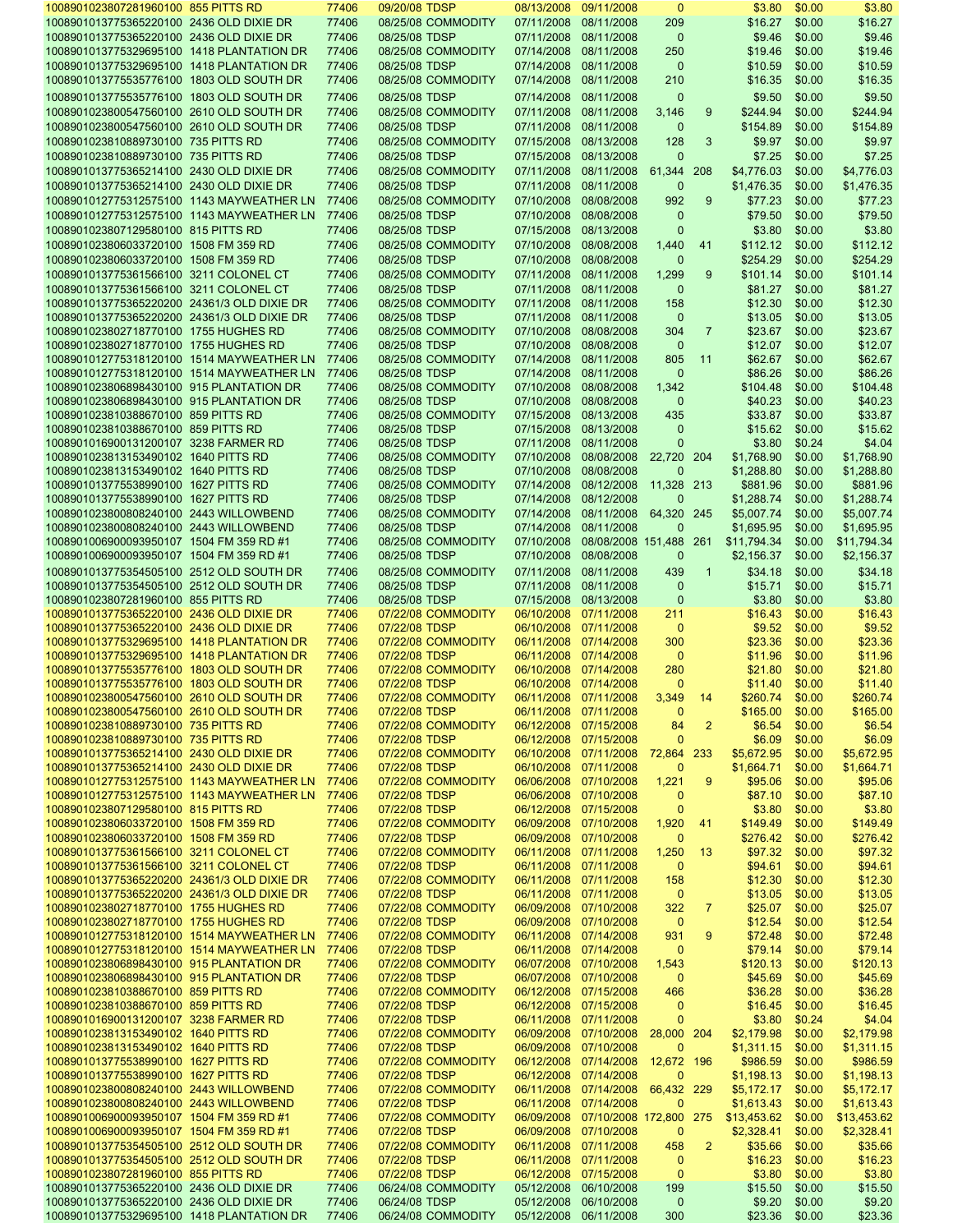|                                                                                        | 1008901013775329695100 1418 PLANTATION DR | 06/24/08 TDSP<br>77406 |                    | 05/12/2008            | 06/11/2008                        | $\mathbf 0$        |                | \$11.96                   | \$0.00           | \$11.96            |
|----------------------------------------------------------------------------------------|-------------------------------------------|------------------------|--------------------|-----------------------|-----------------------------------|--------------------|----------------|---------------------------|------------------|--------------------|
| 1008901013775535776100 1803 OLD SOUTH DR                                               | 77406                                     |                        | 06/24/08 COMMODITY | 05/10/2008            | 06/10/2008                        | 270                |                | \$21.03                   | \$0.00           | \$21.03            |
| 1008901013775535776100 1803 OLD SOUTH DR                                               | 77406                                     | 06/24/08 TDSP          |                    | 05/10/2008            | 06/10/2008                        | $\Omega$           |                | \$11.14                   | \$0.00           | \$11.14            |
| 1008901023800547560100 2610 OLD SOUTH DR                                               | 77406                                     |                        | 06/24/08 COMMODITY | 05/12/2008            | 06/11/2008                        | 3,524              | -13            | \$274.37                  | \$0.00           | \$274.37           |
| 1008901023800547560100 2610 OLD SOUTH DR                                               | 77406                                     | 06/24/08 TDSP          |                    | 05/12/2008            | 06/11/2008                        | $\mathbf 0$        |                | \$164.09                  | \$0.00           | \$164.09           |
| 1008901023810889730100 735 PITTS RD                                                    | 77406                                     |                        | 06/24/08 COMMODITY | 05/13/2008            | 06/12/2008                        | 78                 | $\overline{2}$ | \$6.07                    | \$0.00           | \$6.07             |
| 1008901023810889730100 735 PITTS RD                                                    | 77406                                     | 06/24/08 TDSP          |                    | 05/13/2008            | 06/12/2008                        | $\Omega$           |                | \$5.92                    | \$0.00           | \$5.92             |
| 1008901013775365214100 2430 OLD DIXIE DR                                               | 77406                                     |                        | 06/24/08 COMMODITY | 05/12/2008 06/10/2008 |                                   | 65,664             | 233            | \$5,112.37                | \$0.00           | \$5,112.37         |
| 1008901013775365214100 2430 OLD DIXIE DR                                               | 77406                                     | 06/24/08 TDSP          |                    | 05/12/2008            | 06/10/2008                        | $\Omega$           |                | \$1,634.24                | \$0.00           | \$1,634.24         |
| 1008901012775312575100 1143 MAYWEATHER LN                                              | 77406                                     |                        | 06/24/08 COMMODITY | 05/09/2008            | 06/06/2008                        | 1,012              | 5              | \$78.79                   | \$0.00           | \$78.79            |
| 1008901012775312575100 1143 MAYWEATHER LN                                              | 77406                                     | 06/24/08 TDSP          |                    | 05/09/2008            | 06/06/2008                        | $\Omega$           |                | \$80.88                   | \$0.00           | \$80.88            |
| 1008901023807129580100 815 PITTS RD                                                    | 77406                                     | 06/24/08 TDSP          |                    | 05/13/2008 06/12/2008 |                                   | $\Omega$           |                | \$3.80                    | \$0.00           | \$3.80             |
| 1008901023806033720100 1508 FM 359 RD                                                  | 77406                                     |                        | 06/24/08 COMMODITY | 05/07/2008            | 06/09/2008                        | 2,400              | 41             | \$186.85                  | \$0.00           | \$186.85           |
| 1008901023806033720100 1508 FM 359 RD                                                  | 77406                                     | 06/24/08 TDSP          |                    | 05/07/2008 06/09/2008 |                                   | $\Omega$           |                | \$732.03                  | \$0.00           | \$732.03           |
| 1008901013775361566100 3211 COLONEL CT                                                 | 77406                                     |                        | 06/24/08 COMMODITY | 05/12/2008            | 06/11/2008                        | 1,314              | 13             | \$102.30                  | \$0.00           | \$102.30           |
| 1008901013775361566100 3211 COLONEL CT                                                 | 77406                                     | 06/24/08 TDSP          |                    | 05/12/2008            | 06/11/2008                        | $\mathbf 0$        |                | \$94.88                   | \$0.00           | \$94.88            |
| 1008901013775365220200 24361/3 OLD DIXIE DR                                            | 77406                                     |                        | 06/24/08 COMMODITY | 05/12/2008 06/11/2008 |                                   | 158                |                | \$12.30                   | \$0.00           | \$12.30            |
| 1008901013775365220200 24361/3 OLD DIXIE DR                                            | 77406                                     | 06/24/08 TDSP          |                    | 05/12/2008            | 06/11/2008                        | $\mathbf{0}$       |                | \$13.05                   | \$0.00           | \$13.05            |
| 1008901023802718770100 1755 HUGHES RD                                                  | 77406                                     |                        | 06/24/08 COMMODITY | 05/09/2008            | 06/09/2008                        | 381                | $\overline{7}$ | \$29.66                   | \$0.00           | \$29.66            |
| 1008901023802718770100 1755 HUGHES RD                                                  | 77406                                     | 06/24/08 TDSP          |                    | 05/09/2008            | 06/09/2008                        | $\mathbf{0}$       |                | \$14.12                   | \$0.00           | \$14.12            |
| 1008901012775318120100 1514 MAYWEATHER LN                                              | 77406                                     |                        | 06/24/08 COMMODITY | 05/12/2008            | 06/11/2008                        | 874                | 9              | \$68.04                   | \$0.00           | \$68.04            |
| 1008901012775318120100 1514 MAYWEATHER LN                                              | 77406                                     | 06/24/08 TDSP          |                    | 05/12/2008            | 06/11/2008                        | $\mathbf 0$        |                | \$78.82                   | \$0.00           | \$78.82            |
| 1008901023806898430100 915 PLANTATION DR                                               | 77406                                     |                        | 06/24/08 COMMODITY | 05/07/2008            | 06/07/2008                        | 1,481              |                | \$115.30                  | \$0.00           | \$115.30           |
| 1008901023806898430100 915 PLANTATION DR                                               | 77406                                     |                        |                    |                       | 06/07/2008                        | $\Omega$           |                |                           |                  |                    |
|                                                                                        |                                           | 06/24/08 TDSP          | 06/24/08 COMMODITY | 05/07/2008            | 06/12/2008                        |                    |                | \$43.99                   | \$0.00           | \$43.99            |
| 1008901023810388670100 859 PITTS RD                                                    | 77406                                     |                        |                    | 05/13/2008            |                                   | 478                |                | \$37.21                   | \$0.00           | \$37.21            |
| 1008901023810388670100 859 PITTS RD                                                    | 77406                                     | 06/24/08 TDSP          |                    | 05/13/2008 06/12/2008 |                                   | $\mathbf 0$        |                | \$16.77                   | \$0.00           | \$16.77            |
| 1008901016900131200107 3238 FARMER RD                                                  | 77406                                     | 06/24/08 TDSP          |                    | 05/12/2008 06/11/2008 |                                   | O                  |                | \$3.80                    | \$0.24           | \$4.04             |
| 1008901023813153490102 1640 PITTS RD                                                   | 77406                                     |                        | 06/24/08 COMMODITY | 05/09/2008            | 06/09/2008                        | 5,760 207          |                | \$448.46                  | \$0.00           | \$448.46           |
| 1008901023813153490102 1640 PITTS RD                                                   | 77406                                     | 06/24/08 TDSP          |                    | 05/09/2008            | 06/09/2008                        | $\Omega$           |                | \$1,231.47                | \$0.00           | \$1,231.47         |
| 1008901013775538990100 1627 PITTS RD                                                   | 77406                                     |                        | 06/24/08 COMMODITY | 05/12/2008 06/12/2008 |                                   | 10,752             | 139            | \$837.12                  | \$0.00           | \$837.12           |
| 1008901013775538990100 1627 PITTS RD                                                   | 77406                                     | 06/24/08 TDSP          |                    | 05/12/2008            | 06/12/2008                        | 0                  |                | \$1,190.01                | \$0.00           | \$1,190.01         |
| 1008901023800808240100 2443 WILLOWBEND                                                 | 77406                                     | 06/24/08 TDSP          |                    | 02/12/2008 03/12/2008 |                                   | $\mathbf{0}$       |                | \$1,515.72                | \$0.00           | \$1,515.72         |
| 1008901023800808240100 2443 WILLOWBEND                                                 | 77406                                     | 06/24/08 TDSP          |                    | 02/12/2008 03/12/2008 |                                   | $\Omega$           |                | (\$1,462.48)              | \$0.00           | (\$1,462.48)       |
| 1008901023800808240100 2443 WILLOWBEND                                                 | 77406                                     | 06/24/08 TDSP          |                    | 03/12/2008 04/11/2008 |                                   | $\mathbf 0$        |                | \$1,522.26                | \$0.00           | \$1,522.26         |
| 1008901023800808240100 2443 WILLOWBEND                                                 | 77406                                     | 06/24/08 TDSP          |                    | 03/12/2008 04/11/2008 |                                   | $\Omega$           |                | (\$1,463.30)              | \$0.00           | (\$1,463.30)       |
| 1008901023800808240100 2443 WILLOWBEND                                                 | 77406                                     |                        | 06/24/08 COMMODITY | 05/12/2008 06/11/2008 |                                   | 64,128 245         |                | \$4,992.78                | \$0.00           | \$4,992.78         |
| 1008901023800808240100 2443 WILLOWBEND                                                 | 77406                                     | 06/24/08 TDSP          |                    | 05/12/2008            | 06/11/2008                        | $\Omega$           |                | \$1,695.13                | \$0.00           | \$1,695.13         |
| 1008901006900093950107 1504 FM 359 RD #1                                               | 77406                                     |                        | 06/24/08 COMMODITY | 05/07/2008            | 06/09/2008 180,672                |                    | 271            | \$14,066.51               | \$0.00           | \$14,066.51        |
| 1008901006900093950107 1504 FM 359 RD #1                                               | 77406                                     | 06/24/08 TDSP          |                    | 05/07/2008            | 06/09/2008                        | 0                  |                | \$2,337.64                | \$0.00           | \$2,337.64         |
| 1008901013775354505100 2512 OLD SOUTH DR                                               | 77406                                     |                        | 06/24/08 COMMODITY | 05/12/2008 06/11/2008 |                                   | 448                | 3              | \$34.88                   | \$0.00           | \$34.88            |
| 1008901013775354505100 2512 OLD SOUTH DR                                               | 77406                                     | 06/24/08 TDSP          |                    | 05/12/2008 06/11/2008 |                                   | $\mathbf{0}$       |                | \$15.95                   | \$0.00           | \$15.95            |
| 1008901023807281960100 855 PITTS RD                                                    | 77406                                     | 06/24/08 TDSP          |                    | 05/13/2008 06/12/2008 |                                   | $\mathbf{0}$       |                | \$3.80                    | \$0.00           | \$3.80             |
| 1008901013775365220100 2436 OLD DIXIE DR                                               | 77406                                     |                        | 05/20/08 COMMODITY | 04/14/2008 05/12/2008 |                                   | 190                |                | \$14.79                   | \$0.00           | \$14.79            |
| 1008901013775365220100 2436 OLD DIXIE DR                                               | 77406                                     | 05/20/08 TDSP          |                    | 04/14/2008 05/12/2008 |                                   | $\mathbf{0}$       |                | \$8.96                    | \$0.00           | \$8.96             |
| 1008901013775329695100 1418 PLANTATION DR                                              | 77406                                     |                        | 05/20/08 COMMODITY | 04/14/2008 05/12/2008 |                                   | 280                |                | \$21.80                   | \$0.00           | \$21.80            |
|                                                                                        | 77406                                     | 05/20/08 TDSP          |                    | 04/14/2008 05/12/2008 |                                   | $\mathbf 0$        |                |                           | \$0.00           |                    |
| 1008901013775329695100 1418 PLANTATION DR                                              |                                           |                        |                    | 04/11/2008 05/10/2008 |                                   |                    |                | \$11.40                   |                  | \$11.40            |
| 1008901013775535776100 1803 OLD SOUTH DR                                               | 77406                                     |                        | 05/20/08 COMMODITY |                       |                                   | 280                |                | \$21.80                   | \$0.00           | \$21.80            |
| 1008901013775535776100 1803 OLD SOUTH DR                                               | 77406                                     | 05/20/08 TDSP          |                    | 04/11/2008            | 05/10/2008                        | $\Omega$           |                | \$11.40                   | \$0.00           | \$11.40            |
| 1008901023800547560100 2610 OLD SOUTH DR                                               | 77406                                     |                        | 05/20/08 COMMODITY | 04/14/2008 05/12/2008 |                                   | 3,015              | -15            | \$234.74                  | \$0.00           | \$234.74           |
| 1008901023800547560100 2610 OLD SOUTH DR                                               | 77406                                     | 05/20/08 TDSP          |                    | 04/14/2008 05/12/2008 |                                   | $\Omega$           |                | \$185.82                  | \$0.00           | \$185.82           |
| 1008901023810889730100 735 PITTS RD                                                    | 77406                                     |                        | 05/20/08 COMMODITY | 04/15/2008 05/13/2008 |                                   | 57                 | $\overline{2}$ | \$4.44                    | \$0.00           | \$4.44             |
| 1008901023810889730100 735 PITTS RD                                                    | 77406                                     | 05/20/08 TDSP          |                    | 04/15/2008 05/13/2008 |                                   | $\mathbf{0}$       |                | \$5.35                    | \$0.00           | \$5.35             |
|                                                                                        | 77406                                     |                        | 05/20/08 COMMODITY |                       | 04/14/2008 05/12/2008             | 49,536 122         |                |                           |                  |                    |
| 1008901013775365214100 2430 OLD DIXIE DR                                               |                                           |                        |                    |                       |                                   |                    |                | \$3,856.70                | \$0.00           | \$3,856.70         |
| 1008901013775365214100 2430 OLD DIXIE DR                                               | 77406                                     | 05/20/08 TDSP          |                    | 04/14/2008 05/12/2008 |                                   | $\mathbf 0$        |                | \$1,066.11                | \$0.00           | \$1,066.11         |
| 1008901012775312575100 1143 MAYWEATHER LN                                              | 77406                                     |                        | 05/20/08 COMMODITY | 04/09/2008 05/09/2008 |                                   | 1,017              | 9              | \$79.18                   | \$0.00           | \$79.18            |
| 1008901012775312575100 1143 MAYWEATHER LN                                              | 77406                                     | 05/20/08 TDSP          |                    | 04/09/2008 05/09/2008 |                                   | $\mathbf 0$        |                | \$85.93                   | \$0.00           | \$85.93            |
| 1008901023807129580100 815 PITTS RD                                                    | 77406                                     | 05/20/08 TDSP          |                    | 04/15/2008 05/13/2008 |                                   | $\mathbf 0$        |                | \$3.80                    | \$0.00           | \$3.80             |
| 1008901023806033720100 1508 FM 359 RD                                                  | 77406                                     |                        | 05/20/08 COMMODITY | 04/10/2008 05/07/2008 |                                   | 2,400              | 41             | \$186.85                  | \$0.00           | \$186.85           |
| 1008901023806033720100 1508 FM 359 RD                                                  | 77406                                     | 05/20/08 TDSP          |                    | 04/10/2008 05/07/2008 |                                   | 0                  |                | \$732.03                  | \$0.00           | \$732.03           |
| 1008901013775361566100 3211 COLONEL CT                                                 | 77406                                     |                        | 05/20/08 COMMODITY | 04/14/2008 05/12/2008 |                                   | 1,224              | 4              | \$95.30                   | \$0.00           | \$95.30            |
| 1008901013775361566100 3211 COLONEL CT                                                 | 77406                                     | 05/20/08 TDSP          |                    | 04/14/2008 05/12/2008 |                                   | $\mathbf 0$        |                | \$74.53                   | \$0.00           | \$74.53            |
| 1008901013775365220200 24361/3 OLD DIXIE DR                                            | 77406                                     |                        | 05/20/08 COMMODITY | 04/11/2008 05/12/2008 |                                   | 158                |                | \$12.30                   | \$0.00           | \$12.30            |
| 1008901013775365220200 24361/3 OLD DIXIE DR                                            | 77406                                     | 05/20/08 TDSP          |                    | 04/11/2008 05/12/2008 |                                   | $\mathbf 0$        |                | \$13.05                   | \$0.00           | \$13.05            |
| 1008901023802718770100 1755 HUGHES RD                                                  | 77406                                     |                        | 05/20/08 COMMODITY | 04/09/2008 05/09/2008 |                                   | 401                | 5              |                           |                  |                    |
| 1008901023802718770100 1755 HUGHES RD                                                  | 77406                                     | 05/20/08 TDSP          |                    | 04/09/2008 05/09/2008 |                                   | $\mathbf 0$        |                | \$31.22<br>\$14.66        | \$0.00<br>\$0.00 | \$31.22<br>\$14.66 |
|                                                                                        |                                           |                        |                    |                       |                                   |                    |                |                           |                  |                    |
| 1008901012775318120100 1514 MAYWEATHER LN                                              | 77406                                     |                        | 05/20/08 COMMODITY | 04/14/2008 05/12/2008 |                                   | 812<br>$\mathbf 0$ | 9              | \$63.22                   | \$0.00           | \$63.22            |
| 1008901012775318120100 1514 MAYWEATHER LN                                              | 77406                                     | 05/20/08 TDSP          |                    | 04/14/2008 05/12/2008 |                                   |                    |                | \$78.46                   | \$0.00           | \$78.46            |
| 1008901023806898430100 915 PLANTATION DR                                               | 77406                                     |                        | 05/20/08 COMMODITY | 04/10/2008 05/07/2008 |                                   | 1,304              |                | \$101.53                  | \$0.00           | \$101.53           |
| 1008901023806898430100 915 PLANTATION DR                                               | 77406                                     | 05/20/08 TDSP          |                    | 04/10/2008 05/07/2008 |                                   | $\mathbf 0$        |                | \$39.21                   | \$0.00           | \$39.21            |
| 1008901023810388670100 859 PITTS RD                                                    | 77406                                     |                        | 05/20/08 COMMODITY | 04/14/2008 05/13/2008 |                                   | 827                |                | \$64.39                   | \$0.00           | \$64.39            |
| 1008901023810388670100 859 PITTS RD                                                    | 77406                                     | 05/20/08 TDSP          |                    | 04/15/2008 05/13/2008 |                                   | $\mathbf 0$        |                | \$15.62                   | \$0.00           | \$15.62            |
| 1008901016900131200107 3238 FARMER RD                                                  | 77406                                     | 05/20/08 TDSP          |                    | 04/14/2008 05/12/2008 |                                   | $\Omega$           |                | \$3.80                    | \$0.24           | \$4.04             |
| 1008901023813153490102 1640 PITTS RD                                                   | 77406                                     |                        | 05/20/08 COMMODITY |                       | 04/09/2008 05/09/2008             | 28,480 204         |                | \$2,217.36                | \$0.00           | \$2,217.36         |
| 1008901023813153490102 1640 PITTS RD                                                   | 77406                                     | 05/20/08 TDSP          |                    | 04/09/2008 05/09/2008 |                                   | $\Omega$           |                | \$1,313.17                | \$0.00           | \$1,313.17         |
| 1008901013775538990100 1627 PITTS RD                                                   | 77406                                     |                        | 05/20/08 COMMODITY | 04/15/2008 05/12/2008 |                                   | 5,376 204          |                | \$418.56                  | \$0.00           | \$418.56           |
| 1008901013775538990100 1627 PITTS RD                                                   | 77406                                     | 05/20/08 TDSP          |                    | 04/15/2008 05/12/2008 |                                   | $\mathbf 0$        |                | \$1,215.39                | \$0.00           | \$1,215.39         |
| 1008901023800808240100 2443 WILLOWBEND                                                 | 77406                                     |                        | 05/20/08 COMMODITY |                       | 04/11/2008 05/12/2008             | 46,080 213         |                | \$3,587.63                | \$0.00           | \$3,587.63         |
| 1008901023800808240100 2443 WILLOWBEND                                                 | 77406                                     | 05/20/08 TDSP          |                    | 04/11/2008 05/12/2008 |                                   | $\mathbf 0$        |                | \$1,435.81                | \$0.00           | \$1,435.81         |
| 1008901006900093950107 1504 FM 359 RD #1                                               | 77406                                     |                        | 05/20/08 COMMODITY |                       | 04/10/2008 05/07/2008 155,904 282 |                    |                | \$12,138.16               | \$0.00           | \$12,138.16        |
| 1008901006900093950107 1504 FM 359 RD #1                                               | 77406                                     | 05/20/08 TDSP          |                    | 04/10/2008 05/07/2008 |                                   | $\mathbf 0$        |                | \$2,295.40                | \$0.00           | \$2,295.40         |
| 1008901013775354505100 2512 OLD SOUTH DR                                               | 77406                                     |                        | 05/20/08 COMMODITY | 04/11/2008 05/12/2008 |                                   | 496                | 4              | \$38.61                   | \$0.00           | \$38.61            |
| 1008901013775354505100 2512 OLD SOUTH DR                                               | 77406                                     | 05/20/08 TDSP          |                    | 04/11/2008 05/12/2008 |                                   | $\mathbf 0$        |                | \$17.27                   | \$0.00           | \$17.27            |
| 1008901023807281960100 855 PITTS RD                                                    | 77406                                     | 05/20/08 TDSP          |                    | 04/15/2008 05/13/2008 |                                   | $\mathbf 0$        |                | \$3.80                    | \$0.00           | \$3.80             |
| 1008901013775365220100 2436 OLD DIXIE DR                                               | 77406                                     |                        | 04/21/08 COMMODITY | 03/13/2008 04/14/2008 |                                   | 229                |                | \$17.83                   | \$0.00           | \$17.83            |
| 1008901013775365220100 2436 OLD DIXIE DR                                               | 77406                                     | 04/21/08 TDSP          |                    | 03/13/2008 04/14/2008 |                                   | $\mathbf 0$        |                | \$10.01                   | \$0.00           | \$10.01            |
| 1008901013775329695100 1418 PLANTATION DR<br>1008901013775329695100 1418 PLANTATION DR | 77406                                     |                        | 04/21/08 COMMODITY | 03/13/2008 04/14/2008 |                                   | 320                |                | \$24.91<br>\$12.50 \$0.00 | \$0.00           | \$24.91            |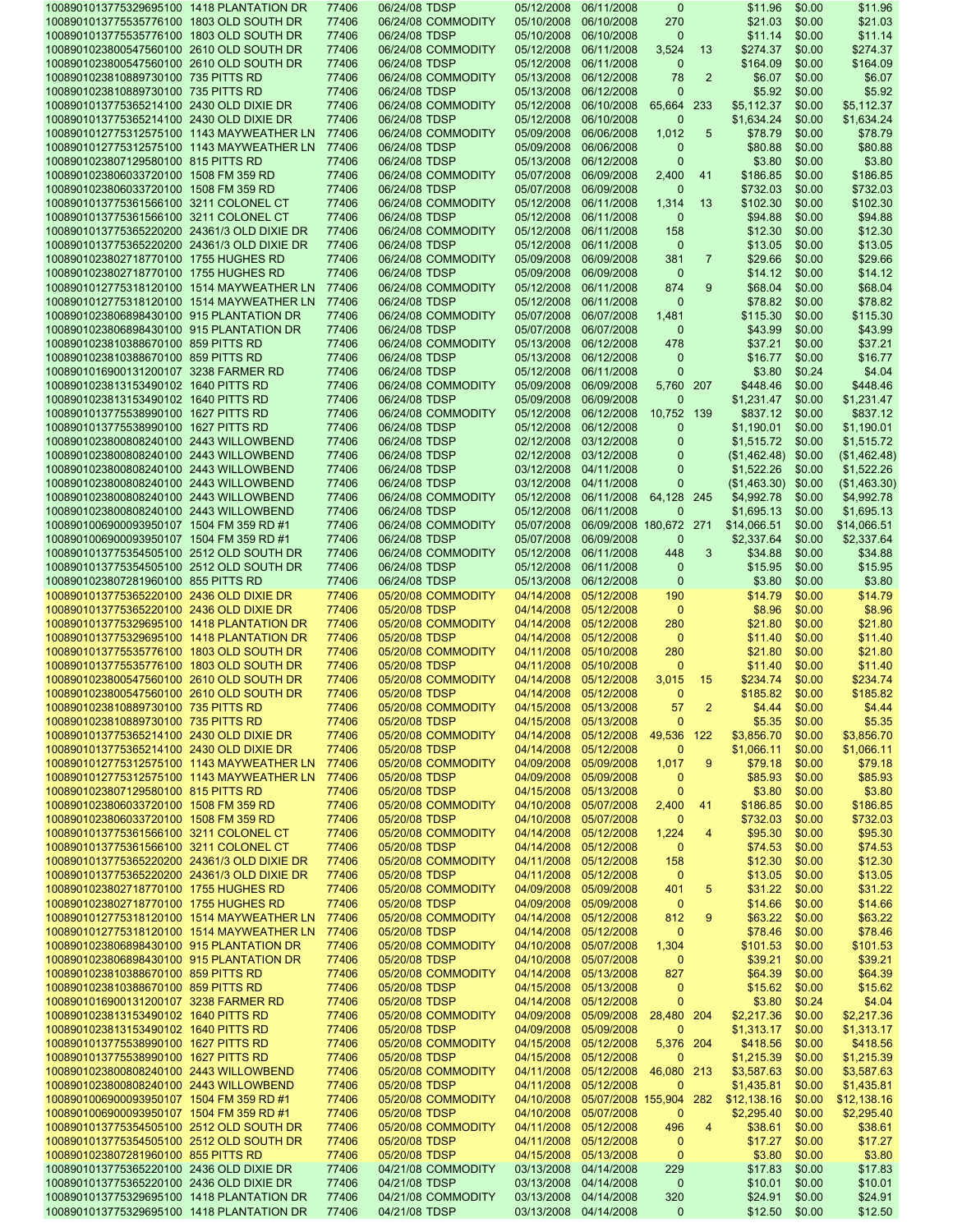| 1008901013775535776100 1803 OLD SOUTH DR    | 77406 | 04/21/08 COMMODITY | 03/12/2008 04/11/2008 |                                   | 290          |                | \$22.58             | \$0.00 | \$22.58     |
|---------------------------------------------|-------|--------------------|-----------------------|-----------------------------------|--------------|----------------|---------------------|--------|-------------|
| 1008901013775535776100 1803 OLD SOUTH DR    | 77406 | 04/21/08 TDSP      | 03/12/2008 04/11/2008 |                                   | $\mathbf 0$  |                | \$11.68             | \$0.00 | \$11.68     |
| 1008901023800547560100 2610 OLD SOUTH DR    | 77406 | 04/21/08 COMMODITY | 03/12/2008 04/14/2008 |                                   | 3,591        | 21             | \$279.59            | \$0.00 | \$279.59    |
|                                             |       |                    |                       |                                   |              |                |                     |        |             |
| 1008901023800547560100 2610 OLD SOUTH DR    | 77406 | 04/21/08 TDSP      | 03/12/2008 04/14/2008 |                                   | $\mathbf 0$  |                | \$200.03            | \$0.00 | \$200.03    |
| 1008901023810889730100 735 PITTS RD         | 77406 | 04/21/08 COMMODITY | 03/13/2008 04/15/2008 |                                   | 63           | $\overline{2}$ | \$4.91              | \$0.00 | \$4.91      |
| 1008901023810889730100 735 PITTS RD         | 77406 | 04/21/08 TDSP      | 03/13/2008 04/15/2008 |                                   | $\mathbf 0$  |                | \$5.51              | \$0.00 | \$5.51      |
| 1008901013775365214100 2430 OLD DIXIE DR    | 77406 | 04/21/08 COMMODITY |                       | 03/12/2008 04/14/2008             | 55,584 122   |                | \$4.349.69          | \$0.00 | \$4,349.69  |
| 1008901013775365214100 2430 OLD DIXIE DR    | 77406 | 04/21/08 TDSP      | 03/12/2008 04/14/2008 |                                   | $\mathbf 0$  |                | \$1,093.54          | \$0.00 | \$1,093.54  |
|                                             |       |                    |                       |                                   |              |                |                     |        |             |
| 1008901012775312575100 1143 MAYWEATHER LN   | 77406 | 04/21/08 COMMODITY | 03/11/2008 04/09/2008 |                                   | 872          | 8              | \$67.89             | \$0.00 | \$67.89     |
| 1008901012775312575100 1143 MAYWEATHER LN   | 77406 | 04/21/08 TDSP      | 03/11/2008 04/09/2008 |                                   | $\mathbf 0$  |                | \$83.86             | \$0.00 | \$83.86     |
| 1008901023807129580100 815 PITTS RD         | 77406 | 04/21/08 TDSP      | 03/13/2008 04/15/2008 |                                   | $\mathbf 0$  |                | \$3.80              | \$0.00 | \$3.80      |
| 1008901023806033720100 1508 FM 359 RD       | 77406 | 04/21/08 COMMODITY | 03/11/2008 04/10/2008 |                                   | 2,880        | 41             | \$224.22            | \$0.00 | \$224.22    |
| 1008901023806033720100 1508 FM 359 RD       | 77406 | 04/21/08 TDSP      | 03/11/2008 04/10/2008 |                                   | $\mathbf 0$  |                | \$734.16            | \$0.00 | \$734.16    |
|                                             |       |                    |                       |                                   |              |                |                     |        |             |
| 1008901013775361566100 3211 COLONEL CT      | 77406 | 04/21/08 COMMODITY | 03/12/2008 04/14/2008 |                                   | 1,468        | 12             | \$114.29            | \$0.00 | \$114.29    |
| 1008901013775361566100 3211 COLONEL CT      | 77406 | 04/21/08 TDSP      | 03/12/2008 04/14/2008 |                                   | $\mathbf 0$  |                | \$100.22            | \$0.00 | \$100.22    |
| 1008901013775365220200 24361/3 OLD DIXIE DR | 77406 | 04/21/08 COMMODITY | 03/12/2008 04/11/2008 |                                   | 158          |                | \$12.30             | \$0.00 | \$12.30     |
| 1008901013775365220200 24361/3 OLD DIXIE DR | 77406 | 04/21/08 TDSP      | 03/12/2008 04/11/2008 |                                   | $\mathbf 0$  |                | \$13.05             | \$0.00 | \$13.05     |
| 1008901023802718770100 1755 HUGHES RD       | 77406 | 04/21/08 COMMODITY | 03/11/2008 04/09/2008 |                                   | 312          | 8              | \$24.29             | \$0.00 | \$24.29     |
|                                             |       |                    |                       |                                   |              |                |                     |        |             |
| 1008901023802718770100 1755 HUGHES RD       | 77406 | 04/21/08 TDSP      | 03/11/2008 04/09/2008 |                                   | $\mathbf 0$  |                | \$12.29             | \$0.00 | \$12.29     |
| 1008901012775318120100 1514 MAYWEATHER LN   | 77406 | 04/21/08 COMMODITY | 03/13/2008 04/14/2008 |                                   | 951          | 9              | \$74.04             | \$0.00 | \$74.04     |
| 1008901012775318120100 1514 MAYWEATHER LN   | 77406 | 04/21/08 TDSP      | 03/13/2008 04/14/2008 |                                   | $\mathbf 0$  |                | \$79.29             | \$0.00 | \$79.29     |
| 1008901023806898430100 915 PLANTATION DR    | 77406 | 04/21/08 COMMODITY | 03/11/2008 04/10/2008 |                                   | 1,457        |                | \$113.44            | \$0.00 | \$113.44    |
| 1008901023806898430100 915 PLANTATION DR    | 77406 | 04/21/08 TDSP      | 03/11/2008 04/10/2008 |                                   | $\mathbf 0$  |                | \$43.40             | \$0.00 | \$43.40     |
|                                             |       |                    |                       |                                   |              |                |                     |        |             |
| 1008901023810388670100 859 PITTS RD         | 77406 | 04/21/08 COMMODITY | 03/13/2008 04/14/2008 |                                   | 225          |                | \$17.52             | \$0.00 | \$17.52     |
| 1008901023810388670100 859 PITTS RD         | 77406 | 04/21/08 TDSP      | 03/13/2008 04/15/2008 |                                   | $\mathbf 0$  |                | \$16.87             | \$0.00 | \$16.87     |
| 1008901016900131200107 3238 FARMER RD       | 77406 | 04/21/08 TDSP      | 03/13/2008 04/14/2008 |                                   | $\mathbf{0}$ |                | \$3.80              | \$0.24 | \$4.04      |
| 1008901023813153490102 1640 PITTS RD        | 77406 | 04/21/08 COMMODITY | 03/11/2008 04/09/2008 |                                   |              | 800 204        | \$70.03             | \$0.00 | \$70.03     |
| 1008901023813153490102 1640 PITTS RD        | 77406 | 04/21/08 TDSP      | 03/11/2008 04/09/2008 |                                   | $\mathbf 0$  |                | \$1,196.06          | \$0.00 | \$1,196.06  |
|                                             |       |                    |                       |                                   |              |                |                     |        | \$523.19    |
| 1008901013775538990100 1627 PITTS RD        | 77406 | 04/21/08 COMMODITY | 03/13/2008 04/15/2008 |                                   | 6,720        | 196            | \$523.19            | \$0.00 |             |
| 1008901013775538990100 1627 PITTS RD        | 77406 | 04/21/08 TDSP      | 03/13/2008 04/15/2008 |                                   | $\mathbf 0$  |                | \$1,173.17          | \$0.00 | \$1,173.17  |
| 1008901023800808240100 2443 WILLOWBEND      | 77406 | 04/21/08 COMMODITY |                       | 03/12/2008 04/11/2008             | 44,544 229   |                | \$3,487.93          | \$0.00 | \$3,487.93  |
| 1008901023800808240100 2443 WILLOWBEND      | 77406 | 04/21/08 TDSP      | 03/12/2008 04/11/2008 |                                   | $\mathbf{0}$ |                | \$1,463.30          | \$0.00 | \$1,463.30  |
| 1008901006900093950107 1504 FM 359 RD #1    | 77406 | 04/21/08 COMMODITY |                       | 03/11/2008 04/10/2008 168,192 275 |              |                | \$13,184.79         | \$0.00 | \$13,184.79 |
|                                             |       |                    |                       |                                   |              |                |                     |        |             |
| 1008901006900093950107 1504 FM 359 RD #1    | 77406 | 04/21/08 TDSP      | 03/11/2008 04/10/2008 |                                   | $\mathbf 0$  |                | \$2,314.45          | \$0.00 | \$2,314.45  |
| 1008901013775354505100 2512 OLD SOUTH DR    | 77406 | 04/21/08 COMMODITY | 03/12/2008 04/11/2008 |                                   | 477          | 3              | \$37.14             | \$0.00 | \$37.14     |
| 1008901013775354505100 2512 OLD SOUTH DR    | 77406 | 04/21/08 TDSP      | 03/12/2008 04/11/2008 |                                   | $\mathbf 0$  |                | \$16.75             | \$0.00 | \$16.75     |
| 1008901023807281960100 855 PITTS RD         | 77406 | 04/21/08 TDSP      | 03/13/2008 04/15/2008 |                                   | $\mathbf 0$  |                | \$3.80              | \$0.00 | \$3.80      |
| 1008901013775365220100 2436 OLD DIXIE DR    | 77406 | 03/20/08 COMMODITY | 02/11/2008 03/13/2008 |                                   | 204          |                | \$15.89             | \$0.00 | \$15.89     |
|                                             |       |                    |                       |                                   |              |                |                     |        |             |
| 1008901013775365220100 2436 OLD DIXIE DR    | 77406 | 03/20/08 TDSP      | 02/11/2008 03/13/2008 |                                   | $\mathbf 0$  |                | \$9.33              | \$0.00 | \$9.33      |
| 1008901013775329695100 1418 PLANTATION DR   | 77406 | 03/20/08 COMMODITY | 02/12/2008 03/13/2008 |                                   | 300          |                | \$23.36             | \$0.00 | \$23.36     |
| 1008901013775329695100 1418 PLANTATION DR   | 77406 | 03/20/08 TDSP      | 02/12/2008 03/13/2008 |                                   | $\mathbf 0$  |                | \$11.96             | \$0.00 | \$11.96     |
| 1008901013775535776100 1803 OLD SOUTH DR    | 77406 | 03/20/08 COMMODITY | 02/09/2008 03/12/2008 |                                   | 220          |                | \$17.13             | \$0.00 | \$17.13     |
| 1008901013775535776100 1803 OLD SOUTH DR    | 77406 | 03/20/08 TDSP      | 02/09/2008 03/12/2008 |                                   | 0            |                | \$9.75              | \$0.00 | \$9.75      |
| 1008901023800547560100 2610 OLD SOUTH DR    | 77406 | 03/20/08 COMMODITY | 02/12/2008 03/12/2008 |                                   | 3,421        | 16             | \$266.34            | \$0.00 | \$266.34    |
|                                             |       |                    |                       |                                   |              |                |                     |        |             |
| 1008901023800547560100 2610 OLD SOUTH DR    | 77406 | 03/20/08 TDSP      | 02/12/2008 03/12/2008 |                                   | $\mathbf 0$  |                | \$189.33            | \$0.00 | \$189.33    |
| 1008901023810889730100 735 PITTS RD         | 77406 | 03/20/08 COMMODITY | 02/13/2008 03/13/2008 |                                   | 154          | $\overline{4}$ | \$11.99             | \$0.00 | \$11.99     |
| 1008901023810889730100 735 PITTS RD         | 77406 | 03/20/08 TDSP      | 02/13/2008 03/13/2008 |                                   | $\mathbf 0$  |                | \$7.97              | \$0.00 | \$7.97      |
| 1008901013775365214100 2430 OLD DIXIE DR    | 77406 | 03/20/08 COMMODITY |                       | 02/11/2008 03/12/2008             | 35,424 122   |                | \$2,810.46          | \$0.00 | \$2,810.46  |
| 1008901013775365214100 2430 OLD DIXIE DR    | 77406 | 03/20/08 TDSP      | 02/11/2008 03/12/2008 |                                   | $\mathbf 0$  |                | \$1,006.40          | \$0.00 | \$1,006.40  |
|                                             |       |                    |                       |                                   |              |                |                     |        |             |
| 1008901012775312575100 1143 MAYWEATHER LN   | 77406 | 03/20/08 COMMODITY | 02/09/2008 03/11/2008 |                                   | 1,211        | $\overline{7}$ | \$94.29             | \$0.00 | \$94.29     |
| 1008901012775312575100 1143 MAYWEATHER LN   | 77406 | 03/20/08 TDSP      | 02/09/2008 03/11/2008 |                                   | 0            |                | \$84.47             | \$0.00 | \$84.47     |
| 1008901023807129580100 815 PITTS RD         | 77406 | 03/20/08 COMMODITY | 02/13/2008 03/13/2008 |                                   | 9            |                | \$0.70              | \$0.00 | \$0.70      |
| 1008901023807129580100 815 PITTS RD         | 77406 | 03/20/08 TDSP      | 02/13/2008 03/13/2008 |                                   | 0            |                | \$4.05              | \$0.00 | \$4.05      |
| 1008901023806033720100 1508 FM 359 RD       | 77406 | 03/20/08 COMMODITY | 02/08/2008 03/11/2008 |                                   | 3,840        | 41             | \$298.97            | \$0.00 | \$298.97    |
|                                             |       | 03/20/08 TDSP      | 02/08/2008 03/11/2008 |                                   |              |                | \$737.79            |        |             |
| 1008901023806033720100 1508 FM 359 RD       | 77406 |                    |                       |                                   | 0            |                |                     | \$0.00 | \$737.79    |
| 1008901013775361566100 3211 COLONEL CT      | 77406 | 03/20/08 COMMODITY | 02/12/2008 03/12/2008 |                                   | 1,351        | 9              | \$105.19            | \$0.00 | \$105.19    |
| 1008901013775361566100 3211 COLONEL CT      | 77406 | 03/20/08 TDSP      | 02/12/2008 03/12/2008 |                                   | $\mathbf{0}$ |                | \$129.38            | \$0.00 | \$129.38    |
| 1008901013775365220200 24361/3 OLD DIXIE DR | 77406 | 03/20/08 COMMODITY | 02/12/2008 03/12/2008 |                                   | 158          |                | \$12.30             | \$0.00 | \$12.30     |
| 1008901013775365220200 24361/3 OLD DIXIE DR | 77406 | 03/20/08 TDSP      | 02/12/2008 03/12/2008 |                                   | $\mathbf{0}$ |                | \$13.05             | \$0.00 | \$13.05     |
| 1008901023802718770100 1755 HUGHES RD       | 77406 | 03/20/08 COMMODITY | 02/09/2008 03/11/2008 |                                   | 309          | 7              | \$24.06             | \$0.00 | \$24.06     |
|                                             |       |                    |                       |                                   |              |                |                     |        |             |
| 1008901023802718770100 1755 HUGHES RD       | 77406 | 03/20/08 TDSP      | 02/09/2008 03/11/2008 |                                   | $\mathbf{0}$ |                | \$12.18             | \$0.00 | \$12.18     |
| 1008901012775318120100 1514 MAYWEATHER LN   | 77406 | 03/20/08 COMMODITY | 02/12/2008 03/13/2008 |                                   | 959          | $\overline{4}$ | \$74.66             | \$0.00 | \$74.66     |
| 1008901012775318120100 1514 MAYWEATHER LN   | 77406 | 03/20/08 TDSP      | 02/12/2008 03/13/2008 |                                   | $\mathbf 0$  |                | \$73.04             | \$0.00 | \$73.04     |
| 1008901023806898430100 915 PLANTATION DR    | 77406 | 03/20/08 COMMODITY | 02/08/2008 03/11/2008 |                                   | 1,672        |                | \$130.18            | \$0.00 | \$130.18    |
| 1008901023806898430100 915 PLANTATION DR    | 77406 | 03/20/08 TDSP      | 02/08/2008 03/11/2008 |                                   | $\mathbf 0$  |                | \$49.05             | \$0.00 | \$49.05     |
|                                             | 77406 |                    | 02/13/2008 03/13/2008 |                                   |              |                | \$35.43             |        | \$35.43     |
| 1008901023810388670100 859 PITTS RD         |       | 03/20/08 COMMODITY |                       |                                   | 455          |                |                     | \$0.00 |             |
| 1008901023810388670100 859 PITTS RD         | 77406 | 03/20/08 TDSP      | 02/13/2008 03/13/2008 |                                   | 0            |                | \$15.36             | \$0.00 | \$15.36     |
| 1008901016900131200107 3238 FARMER RD       | 77406 | 03/20/08 TDSP      | 11/27/2007 12/11/2007 |                                   | $\mathbf 0$  |                | \$93.81             | \$5.86 | \$99.67     |
| 1008901016900131200107 3238 FARMER RD       | 77406 | 03/20/08 TDSP      |                       | 11/27/2007 12/11/2007             | 0            |                | (\$132.65) (\$7.88) |        | (\$140.53)  |
| 1008901016900131200107 3238 FARMER RD       | 77406 | 03/20/08 TDSP      | 12/11/2007 01/14/2008 |                                   | $\mathbf 0$  |                | (\$108.14) (\$5.67) |        | (\$113.81)  |
| 1008901016900131200107 3238 FARMER RD       | 77406 | 03/20/08 TDSP      | 12/11/2007 01/14/2008 |                                   | $\mathbf 0$  |                | \$3.85              | \$0.24 | \$4.09      |
|                                             |       |                    |                       |                                   |              |                |                     |        |             |
| 1008901016900131200107 3238 FARMER RD       | 77406 | 03/20/08 TDSP      | 01/14/2008 02/11/2008 |                                   | $\mathbf{0}$ |                | \$3.80              | \$0.24 | \$4.04      |
| 1008901016900131200107 3238 FARMER RD       | 77406 | 03/20/08 TDSP      | 02/11/2008 03/13/2008 |                                   | $\mathbf 0$  |                | \$3.80              | \$0.24 | \$4.04      |
| 1008901023813153490102 1640 PITTS RD        | 77406 | 03/20/08 COMMODITY | 02/09/2008 03/11/2008 |                                   |              | 800 204        | \$80.39             | \$0.00 | \$80.39     |
| 1008901023813153490102 1640 PITTS RD        | 77406 | 03/20/08 TDSP      | 02/09/2008 03/11/2008 |                                   | $\mathbf{0}$ |                | \$1,213.98          | \$0.00 | \$1,213.98  |
| 1008901013775538990100 1627 PITTS RD        | 77406 | 03/20/08 COMMODITY | 02/13/2008 03/13/2008 |                                   | 2,496        | 82             | \$204.51            | \$0.00 | \$204.51    |
| 1008901013775538990100 1627 PITTS RD        | 77406 | 03/20/08 TDSP      | 02/13/2008 03/13/2008 |                                   | 0            |                | \$884.86            | \$0.00 | \$884.86    |
|                                             |       |                    |                       |                                   |              |                |                     |        |             |
| 1008901023800808240100 2443 WILLOWBEND      | 77406 | 03/20/08 COMMODITY |                       | 02/12/2008 03/12/2008             | 43,008 229   |                | \$3,382.42          | \$0.00 | \$3,382.42  |
| 1008901023800808240100 2443 WILLOWBEND      | 77406 | 03/20/08 TDSP      | 02/12/2008 03/12/2008 |                                   | 0            |                | \$1,462.48          | \$0.00 | \$1,462.48  |
| 1008901006900093950107 1504 FM 359 RD #1    | 77406 | 03/20/08 COMMODITY |                       | 02/08/2008 03/11/2008 182,784 287 |              |                | \$14,402.55         | \$0.00 | \$14,402.55 |
| 1008901006900093950107 1504 FM 359 RD #1    | 77406 | 03/20/08 TDSP      | 02/08/2008 03/11/2008 |                                   | $\mathbf{0}$ |                | \$2,421.74          | \$0.00 | \$2,421.74  |
| 1008901013775354505100 2512 OLD SOUTH DR    | 77406 | 03/20/08 COMMODITY | 02/11/2008 03/12/2008 |                                   | 587          | 4              | \$45.71             | \$0.00 | \$45.71     |
|                                             |       |                    |                       |                                   |              |                |                     |        |             |
| 1008901013775354505100 2512 OLD SOUTH DR    | 77406 | 03/20/08 TDSP      | 02/11/2008 03/12/2008 |                                   | $\mathbf 0$  |                | \$19.74             | \$0.00 | \$19.74     |
| 1008901023807281960100 855 PITTS RD         | 77406 | 03/20/08 TDSP      | 02/13/2008 03/13/2008 |                                   | $\mathbf 0$  |                | \$3.80              | \$0.00 | \$3.80      |
| 1008901013775365220100 2436 OLD DIXIE DR    | 77406 | 02/20/08 COMMODITY | 01/14/2008 02/11/2008 |                                   | 192          |                | \$14.94             | \$0.00 | \$14.94     |
|                                             |       |                    |                       |                                   |              |                |                     |        |             |
| 1008901013775365220100 2436 OLD DIXIE DR    | 77406 | 02/20/08 TDSP      |                       | 01/14/2008 02/11/2008             | $\mathbf{0}$ |                | \$9.11              | \$0.00 | \$9.11      |
| 1008901013775329695100 1418 PLANTATION DR   | 77406 | 02/20/08 COMMODITY | 01/11/2008 02/12/2008 |                                   | 330          |                | \$25.69             | \$0.00 | \$25.69     |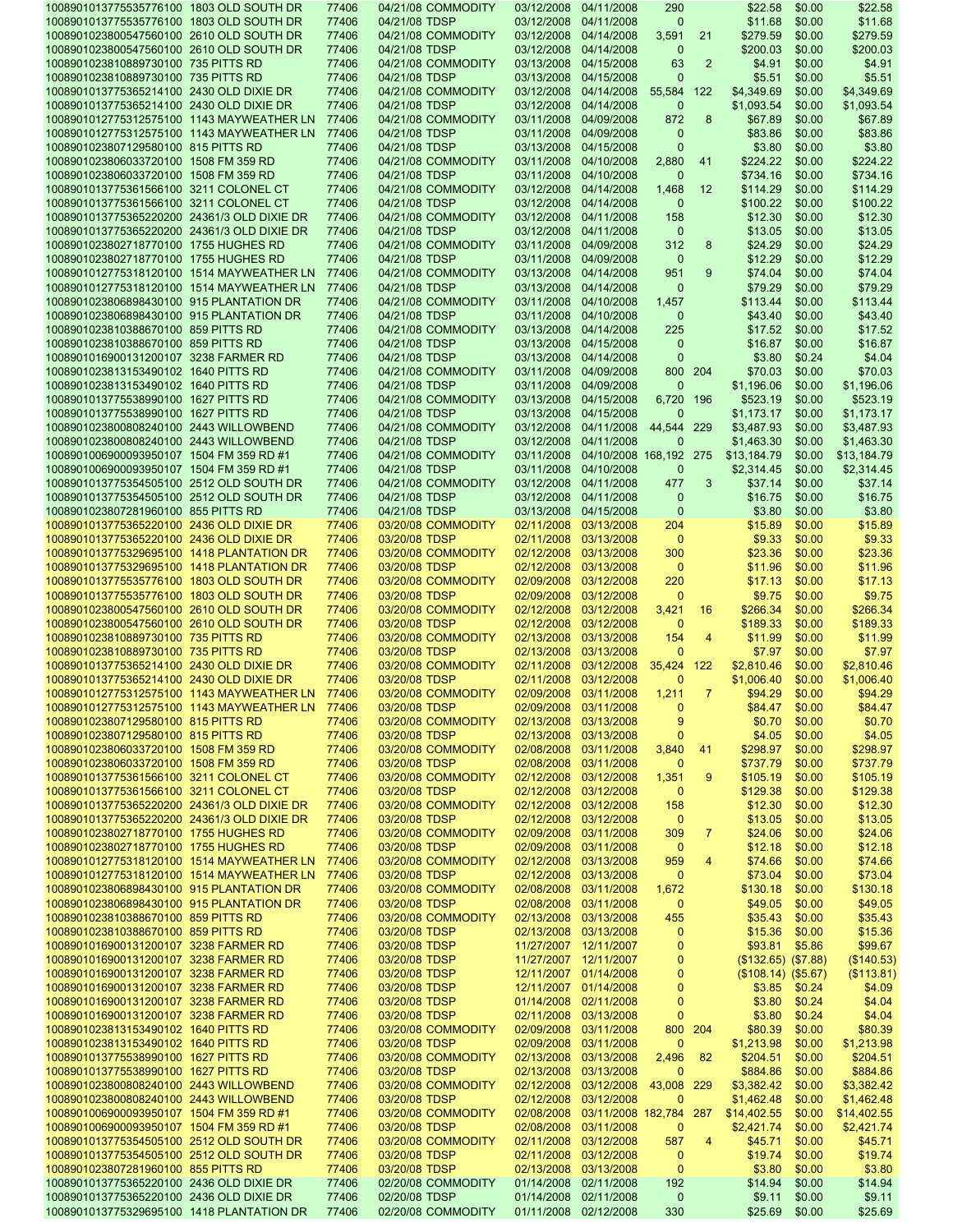| 1008901013775329695100 1418 PLANTATION DR                                            | 77406          | 02/20/08 TDSP                       | 01/11/2008            | 02/12/2008                        | $\mathbf 0$        |                | \$12.43            | \$0.00           | \$12.43           |
|--------------------------------------------------------------------------------------|----------------|-------------------------------------|-----------------------|-----------------------------------|--------------------|----------------|--------------------|------------------|-------------------|
| 1008901013775535776100 1803 OLD SOUTH DR                                             | 77406          | 02/20/08 COMMODITY                  | 01/11/2008 02/09/2008 |                                   | 230                |                | \$17.91            | \$0.00           | \$17.91           |
| 1008901013775535776100 1803 OLD SOUTH DR                                             | 77406          | 02/20/08 TDSP                       | 01/11/2008 02/09/2008 |                                   | $\Omega$           |                | \$10.17            | \$0.00           | \$10.17           |
| 1008901023800547560100 2610 OLD SOUTH DR                                             | 77406          | 02/20/08 COMMODITY                  |                       | 01/11/2008 02/12/2008             | 3,828              | 17             | \$298.04           | \$0.00           | \$298.04          |
| 1008901023800547560100 2610 OLD SOUTH DR                                             | 77406          | 02/20/08 TDSP                       | 01/11/2008 02/12/2008 |                                   | $\mathbf{0}$       |                | \$188.16           | \$0.00           | \$188.16          |
| 1008901023810889730100 735 PITTS RD                                                  | 77406          | 02/20/08 COMMODITY                  | 01/14/2008 02/13/2008 |                                   | 60                 | $\overline{2}$ | \$4.67             | \$0.00           | \$4.67            |
| 1008901023810889730100 735 PITTS RD                                                  | 77406          | 02/20/08 TDSP                       | 01/14/2008 02/13/2008 |                                   | $\Omega$           |                | \$5.37             | \$0.00           | \$5.37            |
| 1008901013775365214100 2430 OLD DIXIE DR                                             | 77406          | 02/20/08 COMMODITY                  |                       | 01/14/2008 02/11/2008             | 34,560             | 122            | \$2,690.73         | \$0.00           | \$2,690.73        |
| 1008901013775365214100 2430 OLD DIXIE DR                                             | 77406          | 02/20/08 TDSP                       | 01/14/2008 02/11/2008 |                                   | $\Omega$           |                | \$1,019.99         | \$0.00           | \$1,019.99        |
| 1008901012775312575100 1143 MAYWEATHER LN                                            | 77406          | 02/20/08 COMMODITY                  |                       | 01/09/2008 02/09/2008             | 1,150              | 14             | \$89.54            | \$0.00           | \$89.54           |
| 1008901012775312575100 1143 MAYWEATHER LN                                            | 77406          | 02/20/08 TDSP                       | 01/09/2008            | 02/09/2008                        | $\Omega$           |                | \$99.26            | \$0.00           | \$99.26           |
| 1008901023807129580100 815 PITTS RD                                                  | 77406          | 02/20/08 TDSP                       |                       | 01/14/2008 02/13/2008             | $\mathbf{0}$       |                | \$3.80             | \$0.00           | \$3.80            |
| 1008901023806033720100 1508 FM 359 RD                                                | 77406          | 02/20/08 COMMODITY                  |                       | 01/09/2008 02/08/2008             | 4,320              | $\mathbf 0$    | \$336.34           | \$0.00           | \$336.34          |
| 1008901023806033720100 1508 FM 359 RD                                                | 77406          | 02/20/08 TDSP                       | 01/09/2008 02/08/2008 |                                   | $\Omega$           |                | \$667.20           | \$0.00           | \$667.20          |
| 1008901013775361566100 3211 COLONEL CT                                               | 77406          | 02/20/08 COMMODITY                  | 01/11/2008 02/12/2008 |                                   | 1,456              | 10             | \$113.36           | \$0.00           | \$113.36          |
| 1008901013775361566100 3211 COLONEL CT                                               | 77406          | 02/20/08 TDSP                       |                       | 01/11/2008 02/12/2008             | $\mathbf{0}$       |                | \$129.53           | \$0.00           | \$129.53          |
| 1008901013775365220200 24361/3 OLD DIXIE DR                                          | 77406          | 02/20/08 COMMODITY                  |                       | 01/14/2008 02/12/2008             | 158                |                | \$12.30            | \$0.00           | \$12.30           |
| 1008901013775365220200 24361/3 OLD DIXIE DR                                          | 77406          | 02/20/08 TDSP                       | 01/14/2008 02/12/2008 |                                   | $\mathbf{0}$       |                | \$12.97            | \$0.00           | \$12.97           |
| 1008901023802718770100 1755 HUGHES RD                                                | 77406          | 02/20/08 COMMODITY                  | 01/10/2008 02/09/2008 |                                   | 303                | $\overline{7}$ | \$23.59            | \$0.00           | \$23.59           |
| 1008901023802718770100 1755 HUGHES RD                                                | 77406          | 02/20/08 TDSP                       |                       | 01/10/2008 02/09/2008             | $\mathbf{0}$       |                | \$12.19            | \$0.00           | \$12.19           |
| 1008901012775318120100 1514 MAYWEATHER LN                                            | 77406          | 02/20/08 COMMODITY                  |                       | 01/14/2008 02/12/2008             | 975                | 9              | \$75.91            | \$0.00           | \$75.91           |
| 1008901012775318120100 1514 MAYWEATHER LN                                            | 77406          | 02/20/08 TDSP                       | 01/14/2008 02/12/2008 |                                   | $\mathbf{0}$       |                | \$78.15            | \$0.00           | \$78.15           |
| 1008901023806898430100 915 PLANTATION DR                                             | 77406          | 02/20/08 COMMODITY                  |                       | 01/10/2008 02/08/2008             | 1,562              |                | \$121.61           | \$0.00           | \$121.61          |
| 1008901023806898430100 915 PLANTATION DR                                             | 77406          | 02/20/08 TDSP                       | 01/10/2008 02/08/2008 |                                   | $\mathbf{0}$       |                | \$46.00            | \$0.00           | \$46.00           |
| 1008901023810388670100 859 PITTS RD                                                  | 77406          | 02/20/08 COMMODITY                  | 01/14/2008 02/13/2008 |                                   | 338                |                | \$26.31            | \$0.00           | \$26.31           |
| 1008901023810388670100 859 PITTS RD                                                  | 77406          | 02/20/08 TDSP                       | 01/14/2008 02/13/2008 |                                   | $\Omega$           |                | \$16.99            | \$0.00           | \$16.99           |
| 1008901023813153490102 1640 PITTS RD                                                 | 77406          | 02/20/08 COMMODITY                  |                       | 01/10/2008 02/09/2008             | 17,600             | 204            | \$1,370.27         | \$0.00           | \$1,370.27        |
| 1008901023813153490102 1640 PITTS RD                                                 | 77406          | 02/20/08 TDSP                       | 01/10/2008 02/09/2008 |                                   | $\Omega$           |                | \$1,271.50         | \$0.00           | \$1,271.50        |
| 1008901013775538990100 1627 PITTS RD                                                 | 77406          | 02/20/08 COMMODITY                  | 01/14/2008 02/13/2008 |                                   | 7,104              | 163            | \$553.09           | \$0.00           | \$553.09          |
| 1008901013775538990100 1627 PITTS RD                                                 | 77406          | 02/20/08 TDSP                       | 01/14/2008 02/13/2008 |                                   | $\Omega$           |                | \$1,098.99         | \$0.00           | \$1,098.99        |
| 1008901023800808240100 2443 WILLOWBEND                                               | 77406          | 02/20/08 COMMODITY                  |                       | 01/14/2008 02/12/2008             | 31,872 229         |                | \$2,481.45         | \$0.00           | \$2,481.45        |
| 1008901023800808240100 2443 WILLOWBEND                                               | 77406          | 02/20/08 TDSP                       | 01/14/2008 02/12/2008 |                                   | $\Omega$           |                | \$1,429.49         | \$0.00           | \$1,429.49        |
| 1008901006900093950107 1504 FM 359 RD #1                                             | 77406          | 02/20/08 COMMODITY                  |                       | 01/09/2008 02/08/2008 173,568     |                    | 300            | \$13,513.42        | \$0.00           | \$13,513.42       |
| 1008901006900093950107 1504 FM 359 RD #1                                             | 77406          | 02/20/08 TDSP                       | 01/09/2008 02/08/2008 |                                   | $\mathbf{0}$       |                | \$2,570.82         | \$0.00           | \$2,570.82        |
| 1008901013775354505100 2512 OLD SOUTH DR                                             | 77406          | 02/20/08 COMMODITY                  | 01/14/2008 02/11/2008 |                                   | 545                | 3              | \$42.43            | \$0.00           | \$42.43           |
| 1008901013775354505100 2512 OLD SOUTH DR                                             | 77406          | 02/20/08 TDSP                       |                       | 01/14/2008 02/11/2008             | $\mathbf{0}$       |                | \$18.91            | \$0.00           | \$18.91           |
| 1008901023807281960100 855 PITTS RD                                                  | 77406          | 02/20/08 TDSP                       |                       | 01/14/2008 02/13/2008             | $\mathbf{0}$       |                | \$3.80             | \$0.00           | \$3.80            |
| 1008901013775365220100 2436 OLD DIXIE DR                                             | 77406          | 01/21/08 COMMODITY                  |                       | 12/11/2007 01/14/2008             | 321                |                | \$24.99            | \$0.00           | \$24.99           |
| 1008901013775365220100 2436 OLD DIXIE DR                                             | 77406          | 01/21/08 TDSP                       |                       | 12/11/2007 01/14/2008             | $\mathbf 0$        |                | \$12.73            | \$0.00           | \$12.73           |
| 1008901013775329695100 1418 PLANTATION DR                                            | 77406          | 01/21/08 COMMODITY                  |                       | 12/10/2007 01/11/2008             | 330                |                | \$25.69            | \$0.00           | \$25.69           |
| 1008901013775329695100 1418 PLANTATION DR                                            | 77406          | 01/21/08 TDSP                       |                       | 12/10/2007 01/11/2008             | $\mathbf 0$        |                | \$13.00            | \$0.00           | \$13.00           |
| 1008901012775187610100 1504 FM 359 RD                                                | 77469-         | 01/21/08 TDSP                       |                       | 09/10/2007 10/09/2007             | 0                  |                | (\$2,119.36)       | \$0.00           | (\$2,119.36)      |
| 1008901012775187610100 1504 FM 359 RD                                                | 77469-         | 01/21/08 TDSP                       |                       | 09/10/2007 10/09/2007             | 0                  |                | \$950.27           | \$0.00           | \$950.27          |
| 1008901012775187610100 1504 FM 359 RD                                                | 77469-         | 01/21/08 TDSP                       |                       | 10/09/2007 11/06/2007             | $\Omega$           |                | \$950.27           | \$0.00           | \$950.27          |
| 1008901012775187610100 1504 FM 359 RD                                                | 77469-         | 01/21/08 TDSP                       |                       | 10/09/2007 11/06/2007             | $\mathbf 0$        |                | (\$2,107.42)       | \$0.00           | (\$2,107.42)      |
| 1008901013775535776100 1803 OLD SOUTH DR                                             | 77406          | 01/21/08 COMMODITY                  |                       | 12/10/2007 01/11/2008             | 380                |                | \$29.59            | \$0.00           | \$29.59           |
| 1008901013775535776100 1803 OLD SOUTH DR                                             | 77406          | 01/21/08 TDSP                       | 12/10/2007 01/11/2008 |                                   | $\Omega$           |                | \$14.38            | \$0.00           | \$14.38           |
| 1008901023800547560100 2610 OLD SOUTH DR                                             | 77406          | 01/21/08 COMMODITY                  |                       | 12/10/2007 01/11/2008             | 3,848              | 30             | \$299.59           | \$0.00           | \$299.59          |
| 1008901023800547560100 2610 OLD SOUTH DR                                             | 77406          | 01/21/08 TDSP                       |                       | 12/10/2007 01/11/2008             | $\mathbf{0}$       |                | \$219.62           | \$0.00           | \$219.62          |
| 1008901023810889730100 735 PITTS RD                                                  | 77406          | 01/21/08 COMMODITY                  | 12/12/2007 01/14/2008 |                                   | 68                 | $\overline{2}$ | \$5.30             | \$0.00           | \$5.30            |
| 1008901023810889730100 735 PITTS RD                                                  | 77406          | 01/21/08 TDSP                       |                       | 12/12/2007 01/14/2008             | $\mathbf{0}$       |                | \$5.73             | \$0.00           | \$5.73            |
| 1008901013775365214100 2430 OLD DIXIE DR                                             | 77406          | 01/21/08 COMMODITY                  |                       | 12/10/2007 01/14/2008             | 50,112 184         |                | \$3,901.55         | \$0.00           | \$3,901.55        |
| 1008901013775365214100 2430 OLD DIXIE DR                                             | 77406          | 01/21/08 TDSP                       | 12/10/2007 01/14/2008 |                                   |                    |                | \$1,317.70         | \$0.00           | \$1,317.70        |
| 1008901012775312575100 1143 MAYWEATHER LN                                            | 77406          | 01/21/08 COMMODITY                  |                       | 12/07/2007 01/09/2008             | 1,172              | 13             | \$91.25            | \$0.00           | \$91.25           |
| 1008901012775312575100 1143 MAYWEATHER LN                                            | 77406          | 01/21/08 TDSP                       |                       | 12/07/2007 01/09/2008             | $\mathbf 0$        |                | \$98.01            | \$0.00           | \$98.01           |
| 1008901023807129580100 815 PITTS RD                                                  | 77406          | 01/21/08 TDSP                       |                       | 12/12/2007 01/14/2008             | $\mathbf{0}$       |                | \$3.86             | \$0.00           | \$3.86            |
| 1008901023806033720100 1508 FM 359 RD                                                | 77406          | 01/21/08 COMMODITY                  |                       | 12/07/2007 01/09/2008             | 3,840              | $\mathbf{0}$   | \$298.97           | \$0.00           | \$298.97          |
| 1008901023806033720100 1508 FM 359 RD                                                | 77406          | 01/21/08 TDSP                       |                       | 12/07/2007 01/09/2008             | 0                  |                | \$667.30           | \$0.00           | \$667.30          |
| 1008901013775361566100 3211 COLONEL CT                                               | 77406          | 01/21/08 COMMODITY                  | 12/10/2007 01/11/2008 |                                   | 1,442              | 14             | \$112.27           | \$0.00           | \$112.27          |
| 1008901013775361566100 3211 COLONEL CT                                               | 77406          | 01/21/08 TDSP                       |                       | 12/10/2007 01/11/2008             | $\mathbf{0}$       |                | \$140.41           | \$0.00           | \$140.41          |
| 1008901013775365220200 24361/3 OLD DIXIE DR                                          | 77406          | 01/21/08 COMMODITY                  |                       | 12/11/2007 01/14/2008             | 158                |                | \$12.30            | \$0.00           | \$12.30           |
| 1008901013775365220200 24361/3 OLD DIXIE DR                                          | 77406          | 01/21/08 TDSP                       |                       | 12/11/2007 01/14/2008             | $\mathbf 0$        |                | \$13.09            | \$0.00           | \$13.09           |
| 1008901023802718770100 1755 HUGHES RD                                                | 77406          | 01/21/08 TDSP                       |                       | 11/06/2007 12/07/2007             | $\mathbf 0$        |                | (\$28.44)          | \$0.00           | (\$28.44)         |
| 1008901023802718770100 1755 HUGHES RD                                                | 77406          | 01/21/08 TDSP                       |                       | 11/06/2007 12/07/2007             | $\mathbf 0$        |                | \$11.85            | \$0.00           | \$11.85           |
| 1008901023802718770100 1755 HUGHES RD                                                | 77406          | 01/21/08 COMMODITY                  |                       | 12/07/2007 01/10/2008             | 312                | 6              | \$24.29            | \$0.00           | \$24.29           |
| 1008901023802718770100 1755 HUGHES RD                                                | 77406          | 01/21/08 TDSP                       |                       | 12/07/2007 01/10/2008             | $\mathbf{0}$       |                | \$12.49            | \$0.00           | \$12.49           |
| 1008901012775318120100 1514 MAYWEATHER LN                                            | 77406          | 01/21/08 COMMODITY                  |                       | 12/10/2007 01/14/2008             | 1,101              | 11             | \$85.72            | \$0.00           | \$85.72           |
| 1008901012775318120100 1514 MAYWEATHER LN                                            | 77406          | 01/21/08 TDSP                       | 12/10/2007 01/14/2008 |                                   | $\mathbf{0}$       |                | \$87.99            | \$0.00           | \$87.99           |
| 1008901023806898430100 915 PLANTATION DR                                             | 77406          | 01/21/08 COMMODITY                  |                       | 12/07/2007 01/10/2008             | 1,710              |                | \$133.13           | \$0.00           | \$133.13          |
| 1008901023806898430100 915 PLANTATION DR                                             | 77406          | 01/21/08 TDSP                       |                       | 12/07/2007 01/10/2008             | $\mathbf 0$        |                | \$52.24            | \$0.00           | \$52.24           |
| 1008901023810388670100 859 PITTS RD                                                  | 77406          | 01/21/08 COMMODITY                  | 12/12/2007 01/14/2008 |                                   | 555                |                | \$43.21            | \$0.00           | \$43.21           |
| 1008901023810388670100 859 PITTS RD                                                  | 77406          | 01/21/08 TDSP                       |                       | 12/12/2007 01/14/2008             | $\mathbf 0$        |                | \$19.15            | \$0.00           | \$19.15           |
| 1008901016900131200107 3238 FARMER RD                                                | 77406          | 01/21/08 TDSP                       |                       | 12/11/2007 01/14/2008             | 0                  |                | \$108.14           | \$5.67           | \$113.81          |
| 1008901023813153490102 1640 PITTS RD                                                 | 77406          | 01/21/08 COMMODITY                  |                       | 12/07/2007 01/10/2008             | 7,680 204          |                | \$597.94           | \$0.00           | \$597.94          |
| 1008901023813153490102 1640 PITTS RD                                                 | 77406          | 01/21/08 TDSP                       |                       | 12/07/2007 01/10/2008             | 0                  |                | \$1,227.08         | \$0.00           | \$1,227.08        |
| 1008901013775538990100 1627 PITTS RD                                                 | 77406          | 01/21/08 COMMODITY                  |                       | 12/12/2007 01/14/2008             | 6,912 204          |                | \$538.15           | \$0.00           | \$538.15          |
| 1008901013775538990100 1627 PITTS RD                                                 | 77406          | 01/21/08 TDSP                       |                       | 12/12/2007 01/14/2008             |                    |                | \$1,222.70         | \$0.00           | \$1,222.70        |
| 1008901023800808240100 2443 WILLOWBEND                                               | 77406          | 01/21/08 COMMODITY                  |                       | 12/10/2007 01/14/2008             | 45,696 213         |                | \$3,557.73         | \$0.00           | \$3,557.73        |
| 1008901023800808240100 2443 WILLOWBEND                                               | 77406          | 01/21/08 TDSP                       | 12/10/2007 01/14/2008 |                                   | 0                  |                | \$1,459.40         | \$0.00           | \$1,459.40        |
| 1008901006900093950107 1504 FM 359 RD #1                                             | 77406          | 01/21/08 COMMODITY                  |                       | 12/07/2007 01/09/2008 171,264 271 |                    |                | \$13,334.03        | \$0.00           | \$13,334.03       |
| 1008901006900093950107 1504 FM 359 RD #1<br>1008901013775354505100 2512 OLD SOUTH DR | 77406<br>77406 | 01/21/08 TDSP<br>01/21/08 COMMODITY | 12/07/2007 01/09/2008 | 12/10/2007 01/14/2008             | 0                  | $\overline{2}$ | \$2,402.13         | \$0.00           | \$2,402.13        |
| 1008901013775354505100 2512 OLD SOUTH DR                                             | 77406          | 01/21/08 TDSP                       |                       | 12/10/2007 01/14/2008             | 675<br>$\mathbf 0$ |                | \$52.56<br>\$22.53 | \$0.00           | \$52.56           |
| 1008901023807281960100 855 PITTS RD                                                  | 77406          | 01/21/08 TDSP                       | 12/12/2007 01/14/2008 |                                   | $\mathbf 0$        |                | \$3.86             | \$0.00<br>\$0.00 | \$22.53<br>\$3.86 |
| 1008901013775365220100 2436 OLD DIXIE DR                                             | 77406          |                                     |                       |                                   |                    |                |                    |                  |                   |
| 1008901013775365220100 2436 OLD DIXIE DR                                             | 77406          | 12/18/07 COMMODITY<br>12/18/07 TDSP | 11/08/2007 12/11/2007 | 11/08/2007 12/11/2007             | 85<br>$\mathbf{0}$ |                | \$6.62<br>\$6.26   | \$0.00<br>\$0.00 | \$6.62<br>\$6.26  |
| 1008901013775329695100 1418 PLANTATION DR                                            | 77406          | 12/18/07 COMMODITY                  |                       | 11/08/2007 12/10/2007             | 330                |                | \$25.69 \$0.00     |                  | \$25.69           |
|                                                                                      |                |                                     |                       |                                   |                    |                |                    |                  |                   |